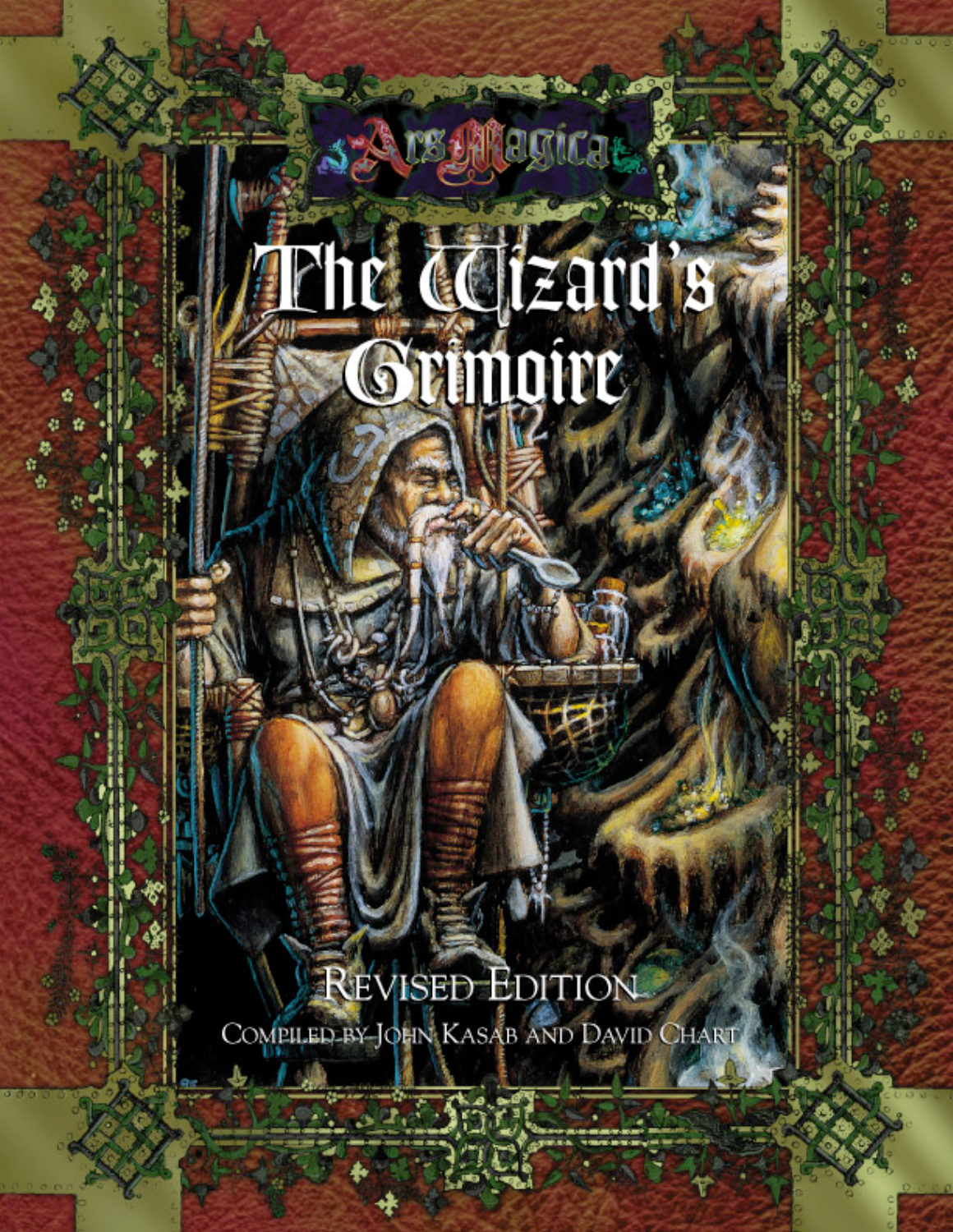### Table of Contents

| $\Gamma$ : Introduction<br>To the Player and Troupe 4                                                                                                                                                                                                                                     | $\overline{4}$ |
|-------------------------------------------------------------------------------------------------------------------------------------------------------------------------------------------------------------------------------------------------------------------------------------------|----------------|
| II. Missives 6<br>On the Exchange of Knowledge  7<br>A Refutation of Van-Huse  8<br>On Defying the Church  10<br>On Serving God and His Church 11<br>On Marriage and the Magus 12<br>On the Secrets of Apprenticeship 13<br>On Serving Mundane Masters 13<br>On the Creation of Wealth 14 |                |
| III. Hermetic Law and Politics $\ldots \ldots$ 15<br>The Code of Hermes 15<br>Crime and Punishment 17<br>$Tribunals. \ldots \ldots \ldots \ldots \ldots \ldots \ldots \ldots 19$<br>Excerpts from the Peripheral Code                                                                     |                |
| IV. The Life of a Magus $\dots \dots \dots 36$<br>Life of a Magus $\dots \dots \dots \dots \dots \dots \dots 36$<br>The Community of the Magus  43                                                                                                                                        |                |
| $\nabla$ . Magus Archetypes 49<br>The Astrologer $\dots\dots\dots\dots\dots\dots\dots$<br>The Court Wizard53<br>The Historian $\ldots \ldots \ldots \ldots \ldots \ldots 54$<br>The Natural Historian 56                                                                                  |                |

| VI. Characters $\dots \dots \dots \dots \dots \dots$ 58<br>Hermetic Virtues and Flaws 58<br>Companion Social Class 63<br>General Virtues and Flaws. 64<br>Hermetic Theory in Practice 68 |
|------------------------------------------------------------------------------------------------------------------------------------------------------------------------------------------|
| VII. Laboratory Personalization. $\ldots$ . $75$<br>Laboratory Improvement. 75<br>Laboratory Equipment. 80                                                                               |
| VIII. Discoveries 83<br>Arcane Experimentation. 83<br>Faerie Familiars88<br>Magic Items With Abilities 100<br>Unique Longevity Potion Ingredients 101<br>Form and Effect Bonuses 101     |
| IX. Magic Items $\dots\dots\dots\dots\dots\dots$                                                                                                                                         |
| $X.$ Books and Manuscripts $122$<br>Expanded Book Rules  122<br>On the Creation of Manuscripts 125                                                                                       |
| XI. Faerie Magic<br>$\cdots \cdots \cdots \cdots \cdots 135$                                                                                                                             |
| $XII.$ Spells $\ldots \ldots \ldots \ldots \ldots \ldots 153$                                                                                                                            |
| Index. $\dots \dots \dots \dots \dots \dots \dots \dots \dots 176$                                                                                                                       |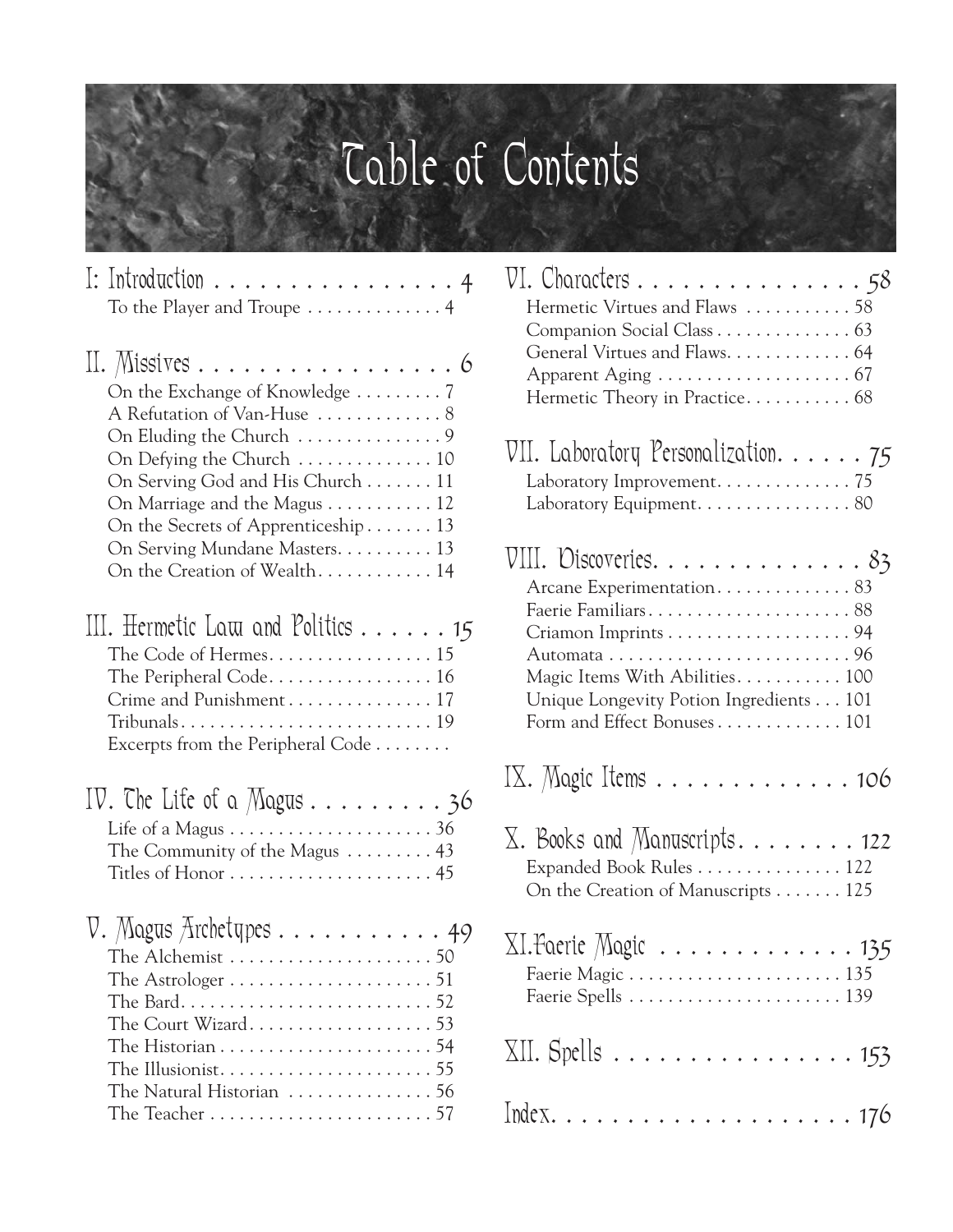

# Chapter 1 Chapter 1 Introduction Introduction

#### To the Player and Troupe

*The Wizard's Grimoire Revised Edition* is designed for use with the fourth edition rules of **Ars Magica**. It goes well beyond merely freshening up the material from the original

*Wizard's Grimoire* to make it compatible with the fourth edition. All. of the material retained has been reviewed, and many new items have been added. This supplement provides information for all in your troupe, players and storyguides alike. In this book you will find the following:

To my comrades in this mighty Order of Hermes, I, Occultes filius Cicero Saturni of House Bonisagus, present to you this work, a demonstration of my adherence to the spirit of the Code of Hermes which binds us together. Within these pages, you will find information collected from the farthest reaches of our Order, information about many great and powerful achievements we magi have wrought over the years since the founding of our Order.

Although the history of our Order of Hermes has been marked by great conflict and dissent, dating even from the early days of the founding of the Order, we have made great strides in reconciling ourselves to our fellows. We are a long way from the dark times of the corruption of the followers of Tytalus and from the events which precipitated the Schism War.

Indeed, we magi have many accomplishments of which we can be proud. Perhaps the greatest of these is the collaborative effort that led to this tome's fruition. We are notoriously independent spirits, and an effort of this magnitude demonstrates that we are, in fact, capable of coming together, in unity of purpose, to achieve a great end. To have done so twice in two generations gives me great hope for the future of our Order.

Not that this diminishes the individual contributions that make up this work. Indeed, we must appreciate the work of those who came before us, including Bonisagus the Founder, who developed our system of magic, and Trianoma, from whose vision the Order took form. In the same way, we should appreciate those magi who have shared their wisdom, explained their discoveries, and described their inventions for the benefit of all of us and chose who will come after.

So inco your hands do I commend this work. Use the knowledge contained within wisely and for the betterment of our Order.

> —Ne Lucem tuam sub Arce Occultes filius Cicero Saturni of House Bonisagus Durenmar covenant, thirteen hundred and fifty-ninth year of  $A$ ries